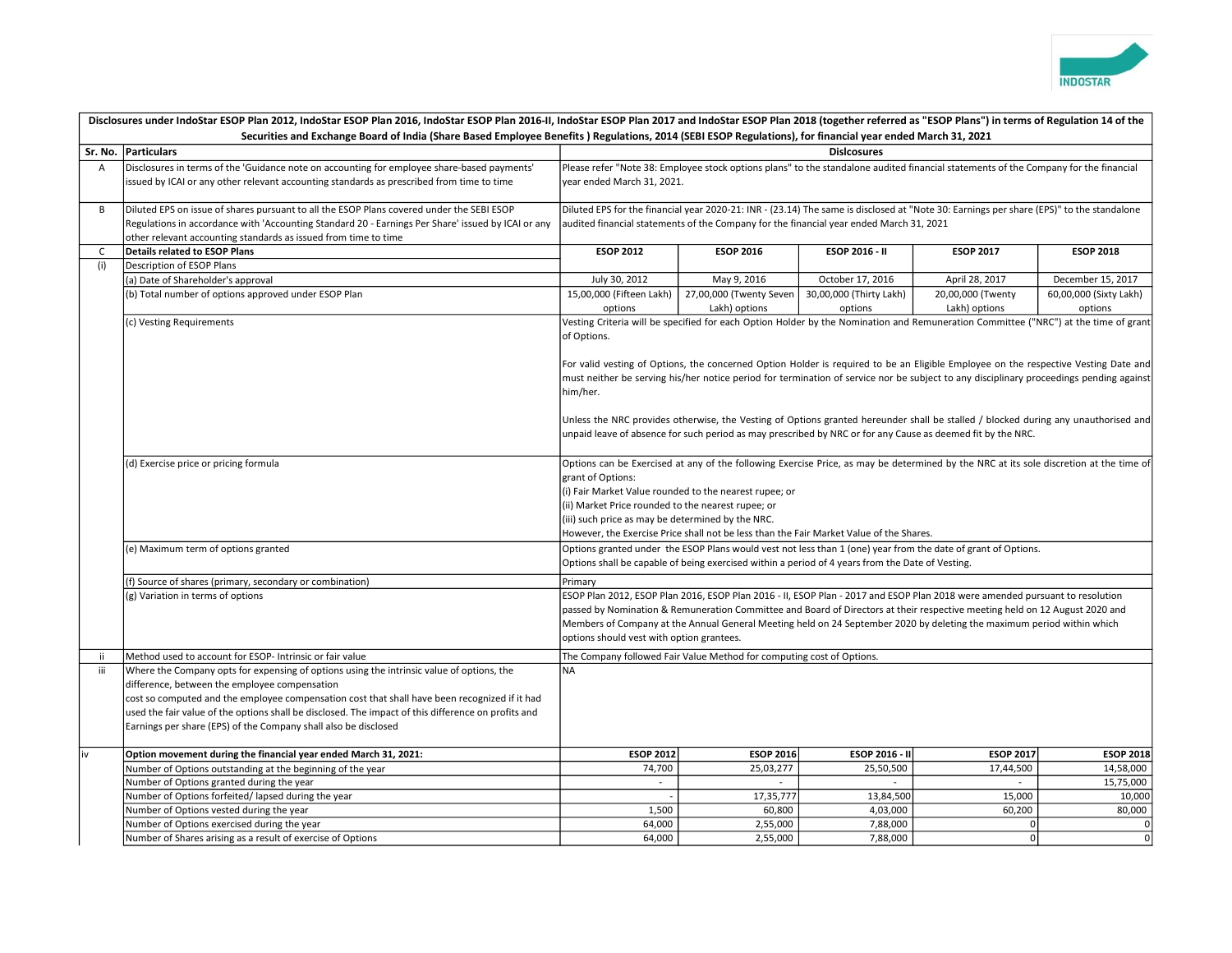

| Money realised by exercise of options (INR), if scheme is implemented directly by the Company | 95,59,680 | 5.73.75.000 | 20,09,40,000 | <b>NA</b> | <b>NA</b> |
|-----------------------------------------------------------------------------------------------|-----------|-------------|--------------|-----------|-----------|
| Loan repaid by the trust during the year from exercise price received                         | NA        | ΝA          | <b>NA</b>    | <b>NA</b> | <b>NA</b> |
| Number of options outstanding at the end of the year                                          | 10,700    | 5,12,500    | 3,78,000     | 17,29,500 | 30,23,000 |